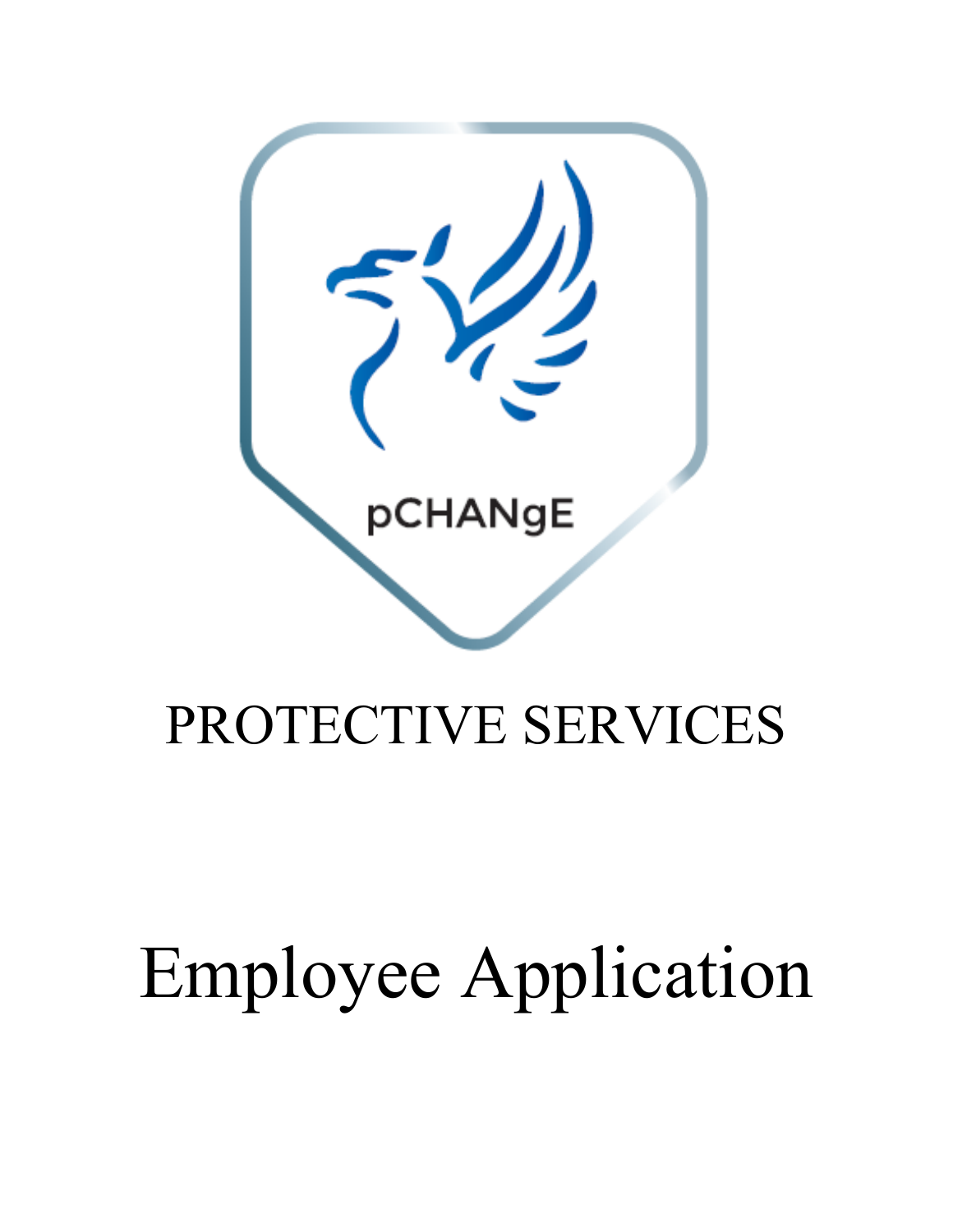

**PChange Protective Services,** is an equal opportunity employer, dedicated to a policy of nondiscrimination in employment on the basis of race, religion, color, creed, sex, sexual orientation, national origin, age, marital status, citizenship, veterans' status, physical or mental disability that does not prohibit performance of essential job functions or any other basis protected by federal, or applicable, state or local law.

| $\textbf{DATE:}$ / /                                                                                                                                                                                                                                                                                               |                                        |               |  |
|--------------------------------------------------------------------------------------------------------------------------------------------------------------------------------------------------------------------------------------------------------------------------------------------------------------------|----------------------------------------|---------------|--|
|                                                                                                                                                                                                                                                                                                                    |                                        |               |  |
| Last                                                                                                                                                                                                                                                                                                               | $\overline{First}$                     | <b>Middle</b> |  |
|                                                                                                                                                                                                                                                                                                                    |                                        |               |  |
|                                                                                                                                                                                                                                                                                                                    |                                        |               |  |
|                                                                                                                                                                                                                                                                                                                    |                                        |               |  |
| $HOME PHONE: ( )$ $CELL: ( )$                                                                                                                                                                                                                                                                                      |                                        |               |  |
| Are you at least 18 years of age? <u>Similar Section of</u> the section of the you lawfully permitted to work in this country? Similar Section 200 and 200 metal of the you have $N$ of the you have $N$ of $N$ or $N$ or $N$ or<br>List any other name you have used to assist us in checking your references and | PLEASE ANSWER THE FOLLOWING QUESTIONS: |               |  |
| Have you ever been employed by this Company? _____Yes _____No<br>If yes, date(s) $\qquad \qquad \qquad$                                                                                                                                                                                                            |                                        |               |  |
| Have you ever applied for employment with this Company? $\frac{Y}{S}$ $\frac{Y}{S}$ $\frac{N}{S}$                                                                                                                                                                                                                  |                                        |               |  |
| If yes, date(s)<br>How were you referred to this Company?                                                                                                                                                                                                                                                          |                                        |               |  |
| Have you ever served in the Armed Forces of the United States?                                                                                                                                                                                                                                                     |                                        |               |  |
| If yes, indicate which Service: Date of Discharge:                                                                                                                                                                                                                                                                 |                                        |               |  |
|                                                                                                                                                                                                                                                                                                                    |                                        |               |  |
| Position For Which You Are Applying:                                                                                                                                                                                                                                                                               |                                        |               |  |
| Date Available For Employment: Salary Desired: __________________________________                                                                                                                                                                                                                                  |                                        |               |  |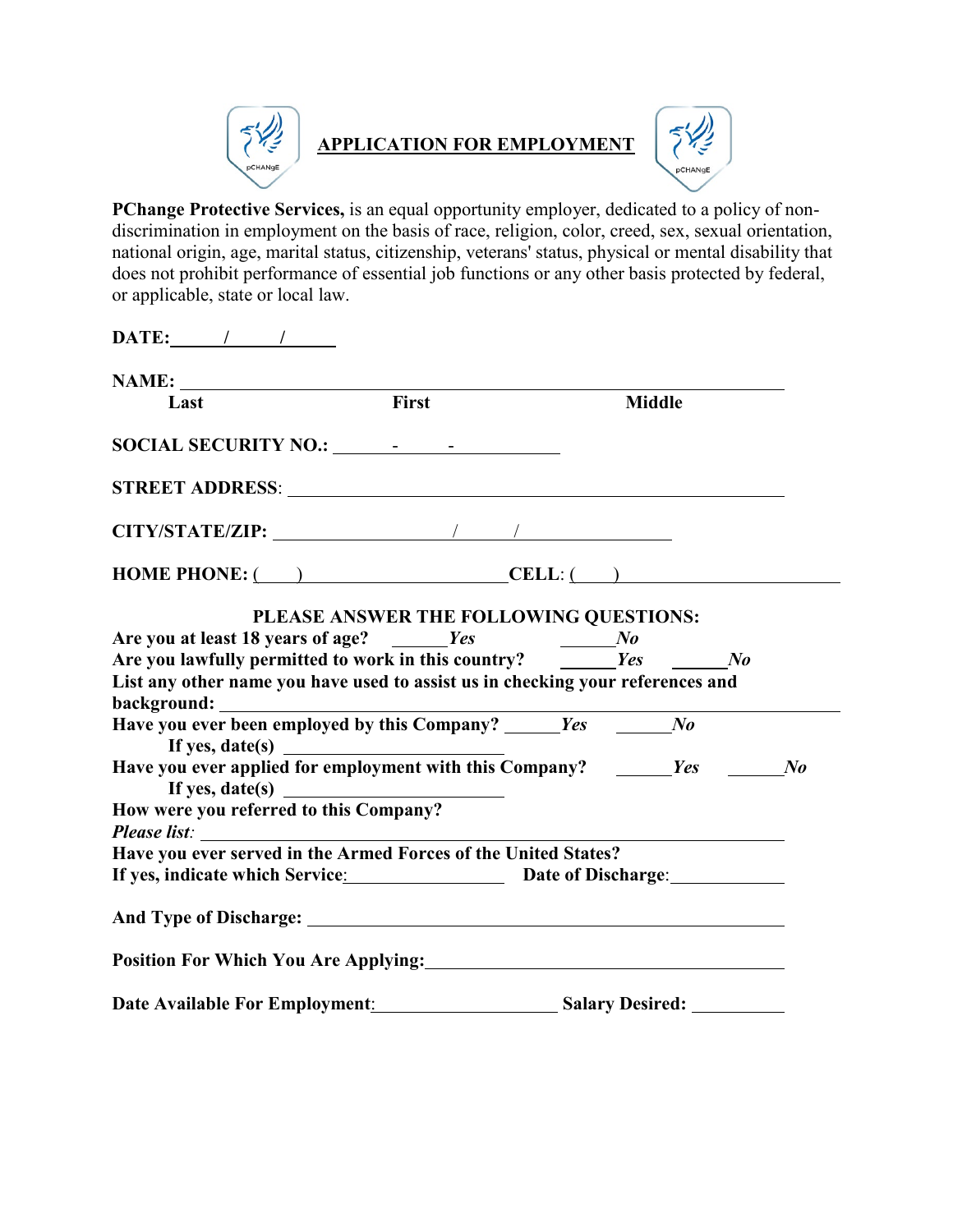### **EDUCATION**

| <b>Type of</b><br><b>School</b> | Name of<br><b>School and</b><br><b>Address</b> | <b>Courses</b><br><b>Majored In</b> | <b>Last Year</b><br>Complete | Graduate  |
|---------------------------------|------------------------------------------------|-------------------------------------|------------------------------|-----------|
| High School                     |                                                |                                     | $1 \t2 \t3 \t4$              | Yes<br>No |
| College                         |                                                |                                     | $1 \t2 \t3 \t4$              | Yes<br>No |
| Technical<br>and Other          |                                                |                                     | $1 \t2 \t3 \t4$              | Yes<br>No |

#### **EMPLOYMENT HISTORY**

*Please include all employment for the last five years (List most recent employment first and work back in time)*

| Employer: Phone: Phone:                                                                                                                                                                                                                                         |  |
|-----------------------------------------------------------------------------------------------------------------------------------------------------------------------------------------------------------------------------------------------------------------|--|
| Address: Andreas Address: Address: Address: Address: Address: Address: Address: Address: Address: Address: Address: Address: Address: Address: Address: Address: Address: Address: Address: Address: Address: Address: Address                                  |  |
|                                                                                                                                                                                                                                                                 |  |
| Job Title: North Communication of the Communication of the Communication of the Communication of the Communication of the Communication of the Communication of the Communication of the Communication of the Communication of                                  |  |
| <b>Brief Description of Duties:</b>                                                                                                                                                                                                                             |  |
| No. of Persons Supervised (if applicable): ______                                                                                                                                                                                                               |  |
| Hours Worked Per Week: Salary (current or final): ______ per ______                                                                                                                                                                                             |  |
| Supervisor Name: Mamerican Manuscription Reason For Leaving: Manuscription Name:                                                                                                                                                                                |  |
|                                                                                                                                                                                                                                                                 |  |
|                                                                                                                                                                                                                                                                 |  |
|                                                                                                                                                                                                                                                                 |  |
| Employer: Phone: Phone:<br>Address: <u>Address: Address: Address: Address: Address: Address: Address: Address: Address: Address: Address: Address: Address: Address: Address: Address: Address: Address: Address: Address: Address: Address: Address: Addre</u> |  |
|                                                                                                                                                                                                                                                                 |  |
| <b>Brief Description of Duties:</b>                                                                                                                                                                                                                             |  |
|                                                                                                                                                                                                                                                                 |  |
| No. of Persons Supervised (if applicable): ______                                                                                                                                                                                                               |  |
| Hours Worked Per Week: Salary (current or final): <i>______ per ______</i><br>Supervisor Name: Reason For Leaving:                                                                                                                                              |  |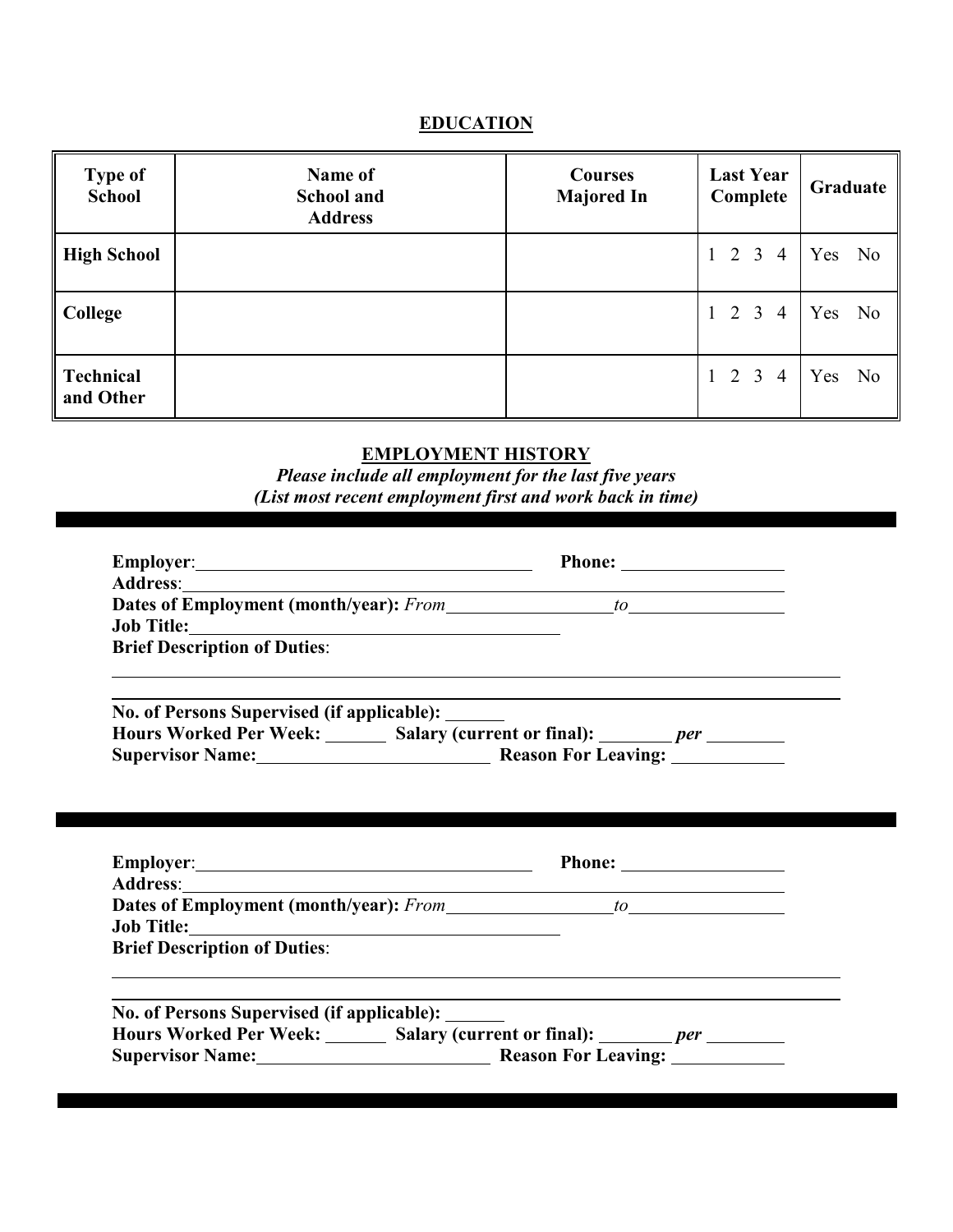|                                                                                                                                                                                                                                | Employer: Phone: Phone:                                                                                                                                                                                                                                               |
|--------------------------------------------------------------------------------------------------------------------------------------------------------------------------------------------------------------------------------|-----------------------------------------------------------------------------------------------------------------------------------------------------------------------------------------------------------------------------------------------------------------------|
|                                                                                                                                                                                                                                |                                                                                                                                                                                                                                                                       |
|                                                                                                                                                                                                                                |                                                                                                                                                                                                                                                                       |
| Job Title: North Communication of the Communication of the Communication of the Communication of the Communication of the Communication of the Communication of the Communication of the Communication of the Communication of |                                                                                                                                                                                                                                                                       |
| <b>Brief Description of Duties:</b>                                                                                                                                                                                            |                                                                                                                                                                                                                                                                       |
| No. of Persons Supervised (if applicable): _____                                                                                                                                                                               |                                                                                                                                                                                                                                                                       |
|                                                                                                                                                                                                                                | Hours Worked Per Week: _______ Salary (current or final): _______ per ________                                                                                                                                                                                        |
|                                                                                                                                                                                                                                | Supervisor Name: Mamerican Reason For Leaving: Manuscription Name:                                                                                                                                                                                                    |
|                                                                                                                                                                                                                                | Use a separate sheet to list additional employers, if necessary. We may contact the<br>employers listed on this application unless you specifically exclude them below. Please list<br>any employers you do not want us to contact and your reason for the exclusion: |
| <b>Employer's Name</b>                                                                                                                                                                                                         | <b>Reason</b>                                                                                                                                                                                                                                                         |
| do work for this Company? <i>Yes</i> No                                                                                                                                                                                        | Have you entered into any agreements with any former employer (for example, an<br>agreement not to compete or confidentiality agreement) that would impact your ability to                                                                                            |
|                                                                                                                                                                                                                                | <b>SPECIAL KNOWLEDGE AND SKILLS</b>                                                                                                                                                                                                                                   |
|                                                                                                                                                                                                                                | List your special knowledge and skills and any equipment that you can operate.                                                                                                                                                                                        |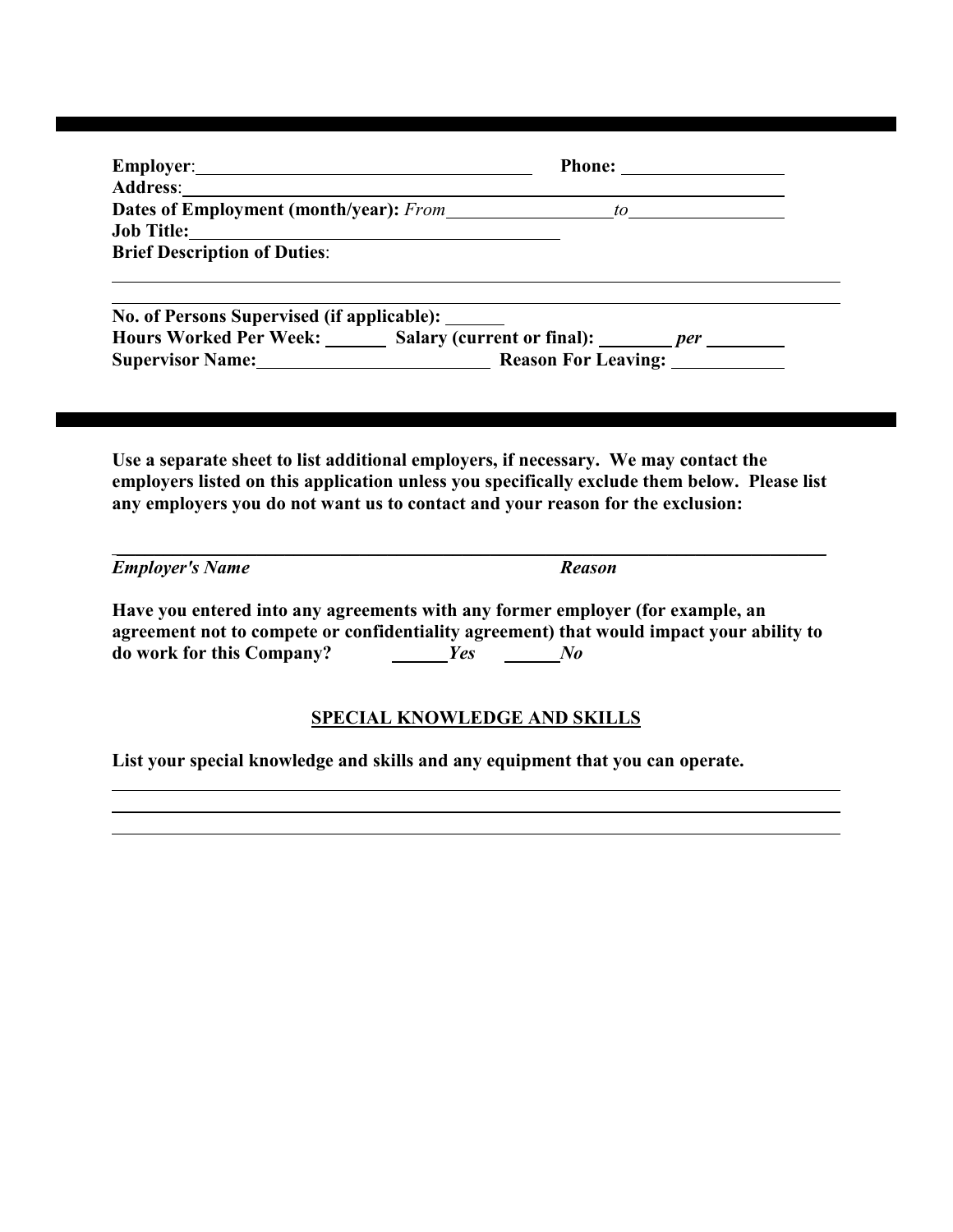#### **DRIVING INFORMATION**

| Do you currently possess a current and valid driver's license? | $\mathcal{N}$ |
|----------------------------------------------------------------|---------------|
| If yes, please list the following:                             |               |

|            | <b>NAME</b>                                             | TITLE   | <b>FIRM &amp; ADDRESS</b>                                                                     | <b>TELEPHONE</b> | <b>RELATIONSHIP</b><br><b>TO YOU</b> |
|------------|---------------------------------------------------------|---------|-----------------------------------------------------------------------------------------------|------------------|--------------------------------------|
|            |                                                         |         |                                                                                               |                  |                                      |
| $\vert$ 2. |                                                         |         |                                                                                               |                  |                                      |
| 13.        |                                                         |         |                                                                                               |                  |                                      |
|            | <b>Driver's License No:.</b><br>If yes, please explain: |         | State: Exp. Date:<br>Have you had any points or major traffic violations in the last 5 years? |                  |                                      |
|            | <b>Transportation (circle):</b>                         | Vehicle | <b>Bus</b>                                                                                    | Metro            | Walk                                 |

#### **REFERENCES**

*Please list three (3) references other than your former employers or relatives.*

If hired, I agree to conform to the rules and regulations of PCHANGE PROTECTIVE SERVICES. I understand that no management representative has any authority to enter into any agreement for employment for a specific period of time, and that my employment is at will and may be terminated at any time at the option of either the Company or myself.

I hereby authorize PCHANGE PROTECTIVE SERVICES to conduct an investigation concerning all statements contained in my application for employment, to interview all employers and to conduct any other investigation that it deems appropriate. I request any duly constituted law enforcement agency or judicial officer to furnish the Company with all information pertaining to me concerning un-expunged convictions and I hereby release PCHANGE PROTECTIVE SERVICES and any law enforcement agency, judicial or other individual from any liability arising from disclosure of such information pertaining to me which is obtained during said investigation.

**UNDER MARYLAND LAW, AN EMPLOYER MAY NOT REQUIRE OR DEMAND, AS A CONDITION OF EMPLOYMENT, PROSPECTIVE EMPLOYMENT OR CONTINUED EMPLOYMENT, THAT AN INDIVIDUAL SUBMIT TO OR TAKE A LIE DETECTOR OR SIMILAR TEST. AN EMPLOYER WHO VIOLATES THIS LAW IS GUILTY OF A MISDEMEANOR AND SUBJECT TO A FINE NOT EXCEEDING \$100.00.**